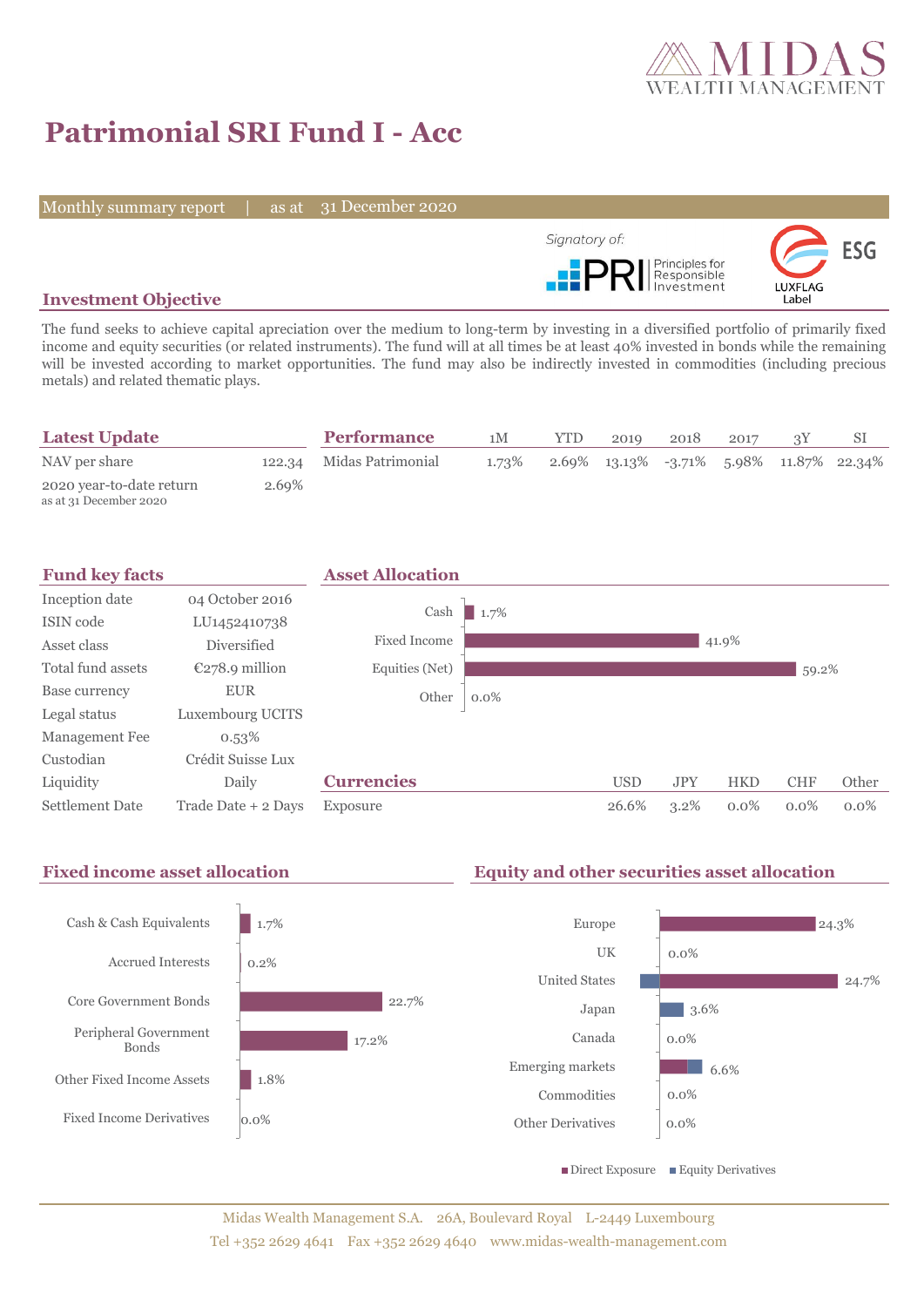

35.4%

# **Patrimonial SRI Fund I - Acc**

Monthly summary report | as at 31 December 2020

| Top 10 fixed income holdings             | Rating     | Weight  |             | <b>Fixed income rating breakdown</b> |
|------------------------------------------|------------|---------|-------------|--------------------------------------|
| NETHERLANDS GOVT: NETHER 3 1/4 07/15/21  | <b>AAA</b> | $3.6\%$ |             |                                      |
| FRANCE O.A.T.: FRTR 11/4 05/25/36        | AA         | 2.0%    | AAA         | 28.7%                                |
| BTPS: BTPS 1 07/15/22                    | BBB-       | 1.9%    | AA          | 20.6%                                |
| REP OF POLAND: POLAND 0 02/10/25         | $A-$       | 1.9%    | А           | 9.5%                                 |
| DEUTSCHLAND REP : DBR o 08/15/29         | AAA        | 1.8%    | <b>BBB</b>  |                                      |
| BTPS: BTPS 2 1/2 11/15/25                | BBB-       | 1.6%    | <b>BB</b>   | $5.9\%$                              |
| EUROPEAN INVT BK : EIB o $3/8$ 07/16/25  | AAA        | 1.5%    | $\mathbf B$ | $0.0\%$                              |
| AGENCE FRANCAISE : AGFRNC 0 1/8 11/15/23 | AA         | 1.5%    | <b>CCC</b>  | $0.0\%$                              |
| BTPS: BTPS 0.35 02/01/25                 | BBB-       | $1.5\%$ |             |                                      |
| BUNDESSCHATZANW: BKO 0 03/11/22          | <b>NR</b>  | 1.5%    | <b>NR</b>   | $0.0\%$                              |

| Top 10 equity holdings           | Sector                        | Weight |
|----------------------------------|-------------------------------|--------|
| ALIBABA GROUP HOLDING-SP ADR     | <b>Consumer Discretionary</b> | 2.8%   |
| <b>ALTICE NV-A</b>               | <b>Communication Services</b> | 2.6%   |
| AMAZON.COM INC                   | <b>Consumer Discretionary</b> | 2.2%   |
| <b>BROADCOM INC</b>              | <b>Information Technology</b> | 1.8%   |
| NVIDIA CORP                      | <b>Information Technology</b> | 1.7%   |
| MICROSOFT CORP                   | <b>Information Technology</b> | 1.7%   |
| <b>FREY</b>                      | Real Estate                   | 1.7%   |
| UNITEDHEALTH GROUP INC           | Health Care                   | 1.6%   |
| <b>MARVELL TECHNOLOGIES</b>      | <b>Information Technology</b> | 1.6%   |
| <b>CHECK POINT SOFTWARE TECH</b> | <b>Information Technology</b> | 1.6%   |

### **Equity sector breakdown**





# **Thematics breakdown Top 5 funds and other holdings**

| Quaero Bamboo                                    | $2.0\%$ |
|--------------------------------------------------|---------|
| iShares S&P 500 Financials Sector UCITS ETI 1.9% |         |
| iShares S&P 500 Consumer Staples Sector UC 1.0%  |         |
| iShares EURO STOXX Banks 30-15 UCITS ET 0.9%     |         |